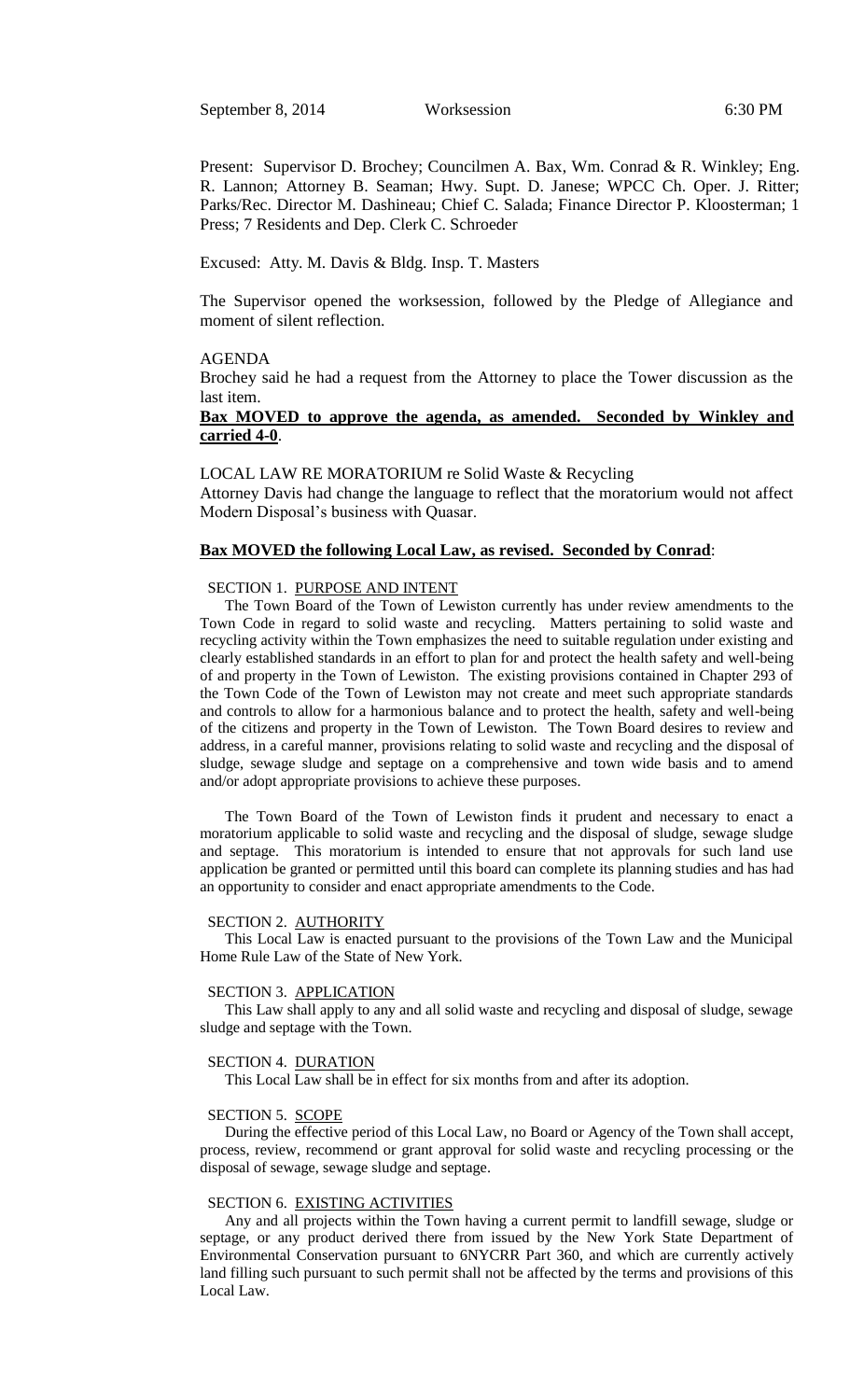### SECTION 7. SEVERABILITY

The invalidity of any word, section, clause, paragraph, sentence or part or provision of this Local Law shall not affect the validity of any other part of this Local Law which shall be in effect. This Local Law shall take effect immediately upon adoption by the Town Board of the Town of Lewiston and filing with the Secretary of State.

Bax: Aye Conrad: Aye Winkley: Aye Brochey: Aye

### **MOTION CARRIED 4-0**.

# ABSTRACT

**BAx MOVED to approve the Regular Abstract of Claims Numbered 2648 to 2964 and recommended payment in the amount of \$304,607.25, plus a post audit of \$153,784.40. Seconded by Conrad and carried 4-0**.

**Bax MOVED to approve the following voucher for a post audit payment – Artpark & Company in the amount of \$49,558.89. Seconded by Winkley and carried 4-0**.

### RESIGNATION

Winkley announced that Gregory T. Schuey formally resigns as Court Officer with the Lewiston Police Department effective September 8, 2014.

### **Winkley MOVED to accept Schuey's resignation, with regret. Seconded by Bax and carried 4-0**.

### RETIREMENT

Bax announced the retirement of Kevin Haseley, Highway Department MEO effective October 5, 2014.

### **Bax MOVED to accept Haseley's retirement, with regret. Seconded by Winkley and carried 4-0**.

### ASSESSOR'S DEPT. CLERK POSITION

The Town Assessor by memo notified the Town Board that the position of Real Property Appraisal Technician in the Assessor's Dept. has been filled. Heidi Seguin was chosen from the Civil Service list and resides at 406 Riverwalk Drive and will fill the position effective September 22, 2014.

## **Winkley MOVED to appoint Heidi Seguin to the position of Real Property Appraisal Technician, effective September 22, 2014, at the hourly rate of \$16.50. Seconded by Conrad and carried 4-0**.

### DRAINAGE (Swann Road)

This is in reference to the broken pipe located at 2022 Swann Road.

The Highway Supt. said he and Councilman Bax looked at that site last year. It is off the Right-of-Way. It is an issue between two houses. In the past, the former Superintendent cleaned the ditch. It was well-intended; nevertheless, Janese said the Comptroller's report recommends that this not be done. It is not on Town-owned property or in the R.O.W. Janese said there are a series of ditches that run across farm fields. They are not there to specifically drain farms. It is a way to get water to the north to get into one of the creeks and eventually drain off into Lake Ontario. Those are the ditches the Town can maintain that sit on private property. Janese said he would leave it to Atty. Seaman's interpretation. Everyone has read the Comptroller's Report, their recommendations and our response. As far as the Town doing actual work on someone's private property, unless I can show some benefit to the entire Town, I'm not supposed to be doing it. It is not part of our Town-wide drainage system.

The Supervisor recommended tabling this until the Building Inspector can give his opinion.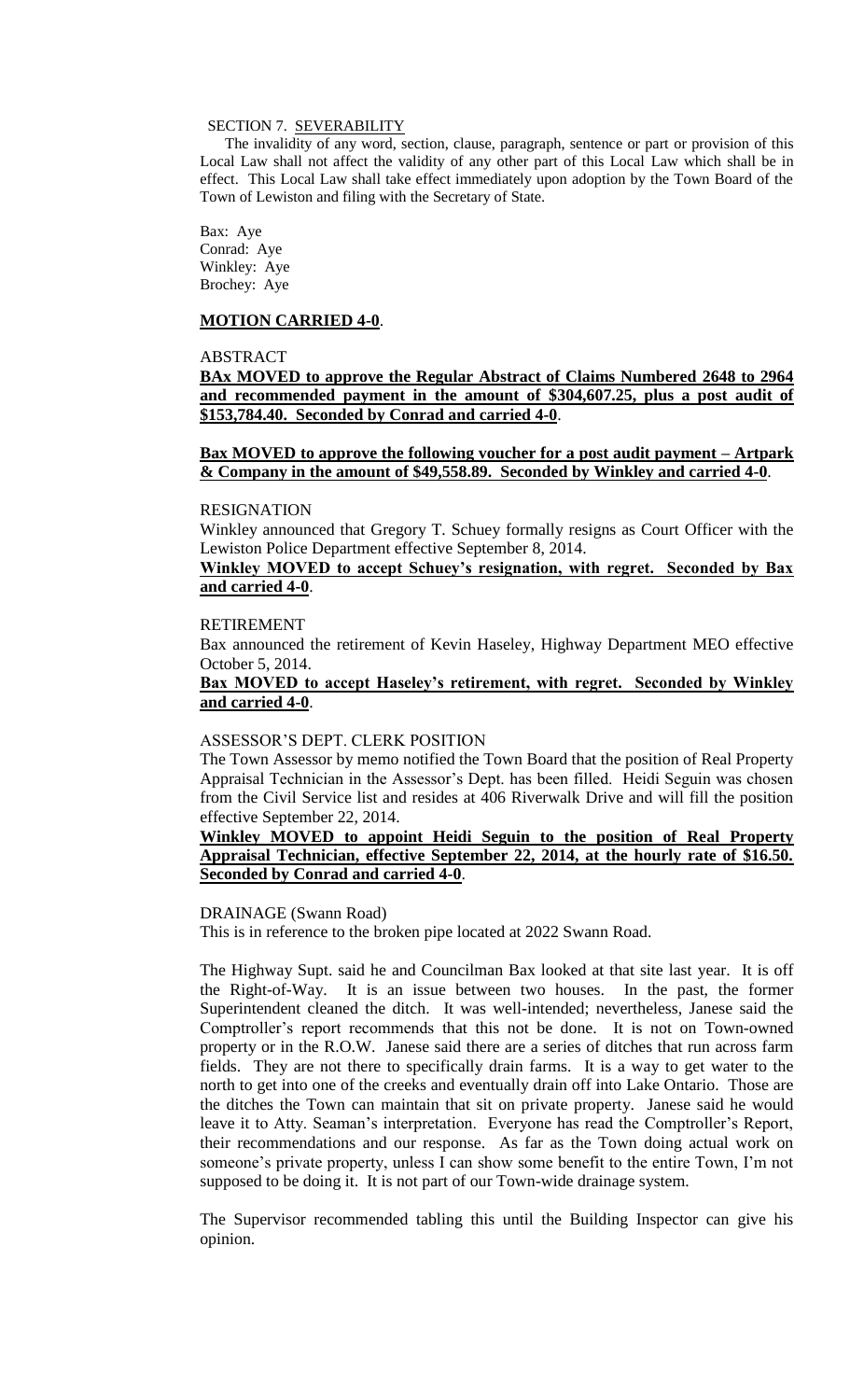Atty. Seaman said he cannot speak to the specific ditch as he cannot make an assessment if it is a Town benefit or not. In general, what Mr. Janese said is correct. If there is a benefit to the whole Town if it is part of the integrated drainage system that benefits the Town then the Town is able to guarantee it. If it is a drainage system that benefits a single person's property or a couple of homes, the Town cannot maintain it. That is the way the law works.

### **Bax MOVED to table. Seconded by Winkley and carried 4-0**.

## UPPER MTN FIRE COMPANY ROSTER

Winkley referred to a request to add the following person to the UMFC roster: Michael McDonald Sr., 5108 Woodland Drive.

#### **Winkley MOVED for approval, Seconded by Bax and carried 4-0**.

### JOINT MEETING WITH VILLAGE

Sup. Brochey announced a Jt. Meeting with Village of Lewiston Trustees on Sept. 15, 2014 at 7:00 PM, at the Village Municipal Center.

#### REFUSE TAX

The Finance Director said he has been in discussions with Attorney Davis on a refuse tax. He asked to table this matter until the next meeting so the Town Attorney can be present.

#### **Bax MOVED to table, Seconded by Conrad and carried 4-0**.

### **TOWER**

Atty. Seaman was asked to remove himself during the discussion period regarding the tower on Upper Mountain Road. The Clerk was then asked to read correspondence submitted from a concerned citizen into the record:

 I live at 857 Upper Mountain Road. My name is Earl Erwin and I have lived here for more than 20 years. I don't know the exact date the narrow band tower was erected on the property of the Upper Mtn. Fire Hall, but it was done on a Friday, Saturday or Sunday. There was a stop work order issued on that Friday that was ignored and they worked through the weekend anyway and later had to wire lights to it so planes would not hit it. This is directly across the street from my house.

I would like to know how and why this was thrown up while under a stop work order filed by the Town of Lewiston. I believe it is 70 feet from my neighbor's back door across the street from me. The tower is over 200 feet tall. Not only is it an eye sore but if this thing fell it would fall on at least one of three homes directly in its path; not to mention that my chances of selling my home with a tower over 200 feet in the air is slim to none.

I went to the meeting at the Fire Hall after getting a flier from Bill Ross with the wrong date on it. The only people speaking were the ones that were in favor of keeping the "proposed tower". I realize the need for the tower, but to put it in a neighborhood with the risk of it falling and killing people that live there is ridiculous and criminal. To say there was proper notification to residents is laughable. It was done in every way so people would not have a say in where the tower was placed and now its here -- 200 feet in the air looming over houses that homeowners have been paying taxes on for years. Nobody is going to buy a house with this thing anywhere near it. To hide behind Federal Laws is just plain wrong.

There is a meeting tonight regarding the tower in Lockport, the same night that the Town is having their meeting. That is not by accident that it is the same day and all officials couldn't go. The date is September 8, 2014. Today's date. Who is going to it and who are they going to represent? Why has an article 78 not been filed and who should be the one to file it? I believe the Town of Lewiston is the one who should file it. When is the exact date that Article 78 is no longer valid because of time restraints and legal loop holes to void any action?

This all seems very political, something I am not into but the Board of Lewiston is. This only affects a small number of homes in Lewiston but I can bet if it was in your backyard or front yard it would be a bigger issue. This is where the tough issues need to be fought and the right things need to be done no matter the political backlash.

I see my neighbor has put his house up for sale. What are the odds he is going to get fair market value for his house with a 200 foot tower just feet away from his house?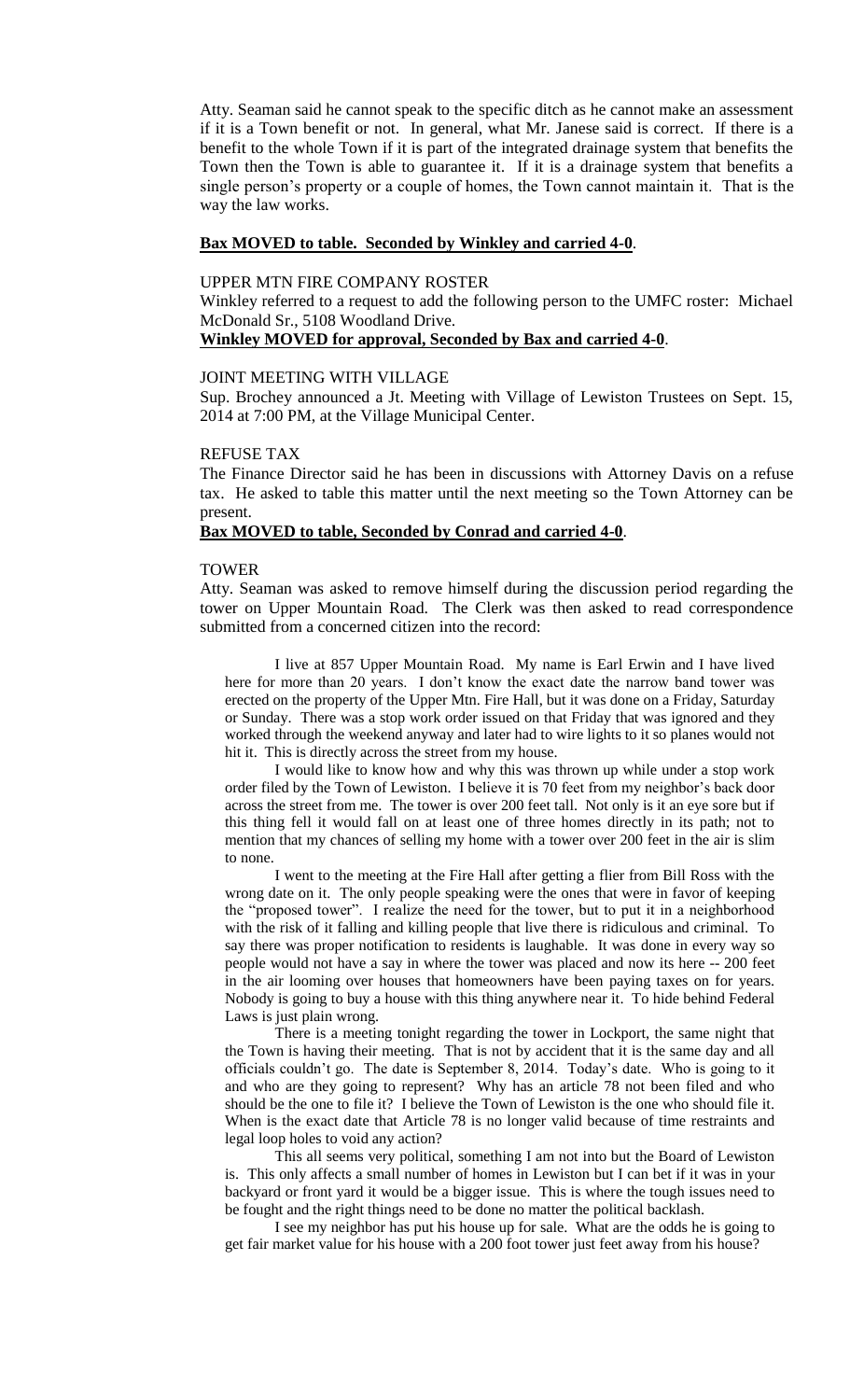Brochey said he met with Mr. Erwin earlier in the day who said that the neighbor who had the house for sale across the street had several people come by and look. They loved the house until they went into the backyard.

Brochey said he had asked the Building Inspector and the Town Attorney (Mark Davis) to attend the meeting in Lockport. As far as filing an Article 78, Brochey was under the impression they had 90 days to file it.

Bax said the Board empathizes with the residents and acknowledges the fact there are timelines and those timelines are very sensitive to preserving and conserving their rights with respect to their property values and the Town's rights with respect to enforcing the law it has on the books. Bax said he, along with Supervisor Brochey and Atty. Davis discussed setting up a joint meeting between the Town residents who are affective, the Tower Committee and the Town Board in an open session to have a frank conversation about the rights the Board needs to protect and deadlines that are at issue. We need to make to make sure everyone is made whole here. Bax said the Town has a vested interest in making sure that it takes care of this matter and does the right thing. We will set up that meeting and contact each of the residents to try and initiate the resolution of these issues.

Winkley: Do you know what the timetable is?

Bax: The deadline is October 25. We have to send them a notice that there is a dispute outstanding. That a will serve that timetable. They have what they call a 50-H hearing that would take place just to make sure there is merit to the claim. We need to do this concertedly but quickly also. What is important to note is that this is not any negative statement to our first responders. I think that is what some of the residents were concerned about that at that meeting with Chairman Ross, they were told how impetrative is was that we have this system in place. We acknowledge that; however, to erect a tower that controverts our own statute on the issue with very little notice and the way it was done breeds more questions than answers. We need to deal with it because regardless whether it's a small number of residents, they are residents of the Town of Lewiston and we need to represent them.

Before entering into Executive Session, the Highway Superintendent said he wanted to update the Board on several issues.

Janese said he removed the barricades in the Riverwalk Subdivision that were put up by the developer on private property. As a courtesy, Janese said he took them down and put up something more aesthetically pleasing.

He then updated the Board on the culvert drains on Country Club Trail.

The Highway Dept. is ready to put in sidewalks in Riverwalk Subdivision. He estimates the job taking seven working days. It's predicated on the weather.

Regarding the Riverwalk drainage issue, Bax said it is his understanding that the pipe has not collapsed based on the video. Lannon said there are some areas where they are some roots that need to be removed, but nothing excessive. Lannon said he made copies of the video and forwarded them to the NYS Office of Parks. He will meet with the State Parks on Thursday to review the tapes with them.

Regarding the greenspace issue, Janese said he had an arborist come in who will put together a list of trees determined to be an immediate hazard.

Lastly, Janese said he would like to buy two vehicles. Both have been budgeted for. The first is a Ford-450 Cab and Chassis for \$33,000. This will be eligible for a grant reimbursement. The second is a Ford-250 for \$23,000. He would like to lease this for 3 yrs. at \$8,000/year. This is a 4-wheel drive, off road vehicle.

The Finance Director said this is the first he's heard of this. He hasn't checked any of the numbers over or checked to make sure the money is properly there.